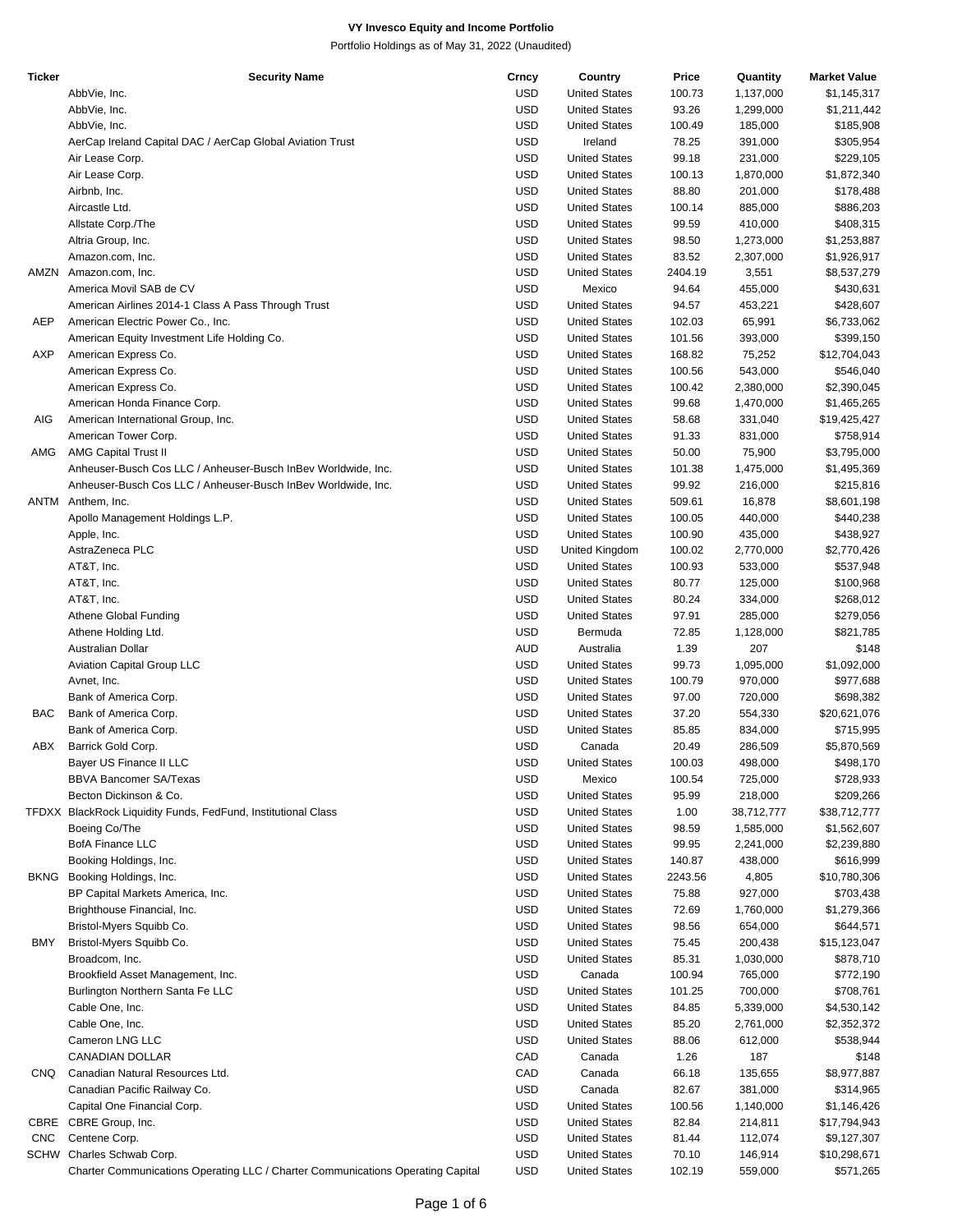| <b>Ticker</b> | <b>Security Name</b>                                                            | Crncy      | Country              | Price  | Quantity       | <b>Market Value</b> |
|---------------|---------------------------------------------------------------------------------|------------|----------------------|--------|----------------|---------------------|
|               | Charter Communications Operating LLC / Charter Communications Operating Capital | <b>USD</b> | <b>United States</b> | 100.03 | 817,000        | \$817,220           |
|               | Charter Communications Operating LLC / Charter Communications Operating Capital | USD        | <b>United States</b> | 70.99  | 958,000        | \$680,131           |
| CHTR          | Charter Communications, Inc.                                                    | USD        | <b>United States</b> | 506.93 | 18,591         | \$9,424,336         |
| <b>CVX</b>    | Chevron Corp.                                                                   | <b>USD</b> | <b>United States</b> | 174.66 | 112,326        | \$19,618,859        |
|               |                                                                                 |            |                      |        |                |                     |
| <b>CI</b>     | Cigna Corp.                                                                     | USD        | <b>United States</b> | 268.29 | 54,712         | \$14,678,682        |
|               | Cigna Corp.                                                                     | <b>USD</b> | <b>United States</b> | 101.42 | 107,000        | \$108,523           |
| CSCO          | Cisco Systems, Inc.                                                             | USD        | <b>United States</b> | 45.05  | 290,097        | \$13,068,870        |
|               | Citigroup, Inc.                                                                 | <b>USD</b> | <b>United States</b> | 119.67 | 560,000        | \$670,141           |
|               | Citigroup, Inc.                                                                 | USD        | <b>United States</b> | 102.98 | 260,000        | \$267,741           |
|               | Citigroup, Inc.                                                                 | <b>USD</b> | <b>United States</b> | 101.35 | 1,930,000      | \$1,955,994         |
|               | Citigroup, Inc.                                                                 | USD        | <b>United States</b> | 97.11  | 630,000        | \$611,816           |
|               | Citigroup, Inc.                                                                 | <b>USD</b> | <b>United States</b> | 95.73  | 520,000        | \$497,795           |
| <b>CFG</b>    | Citizens Financial Group, Inc.                                                  | USD        | <b>United States</b> | 41.38  | 331,179        | \$13,704,187        |
|               | CTSH Cognizant Technology Solutions Corp.                                       | USD        | <b>United States</b> | 74.70  | 282,303        | \$21,088,034        |
|               | Comcast Corp.                                                                   | USD        | <b>United States</b> | 99.22  | 1,119,000      | \$1,110,311         |
|               | Comcast Corp.                                                                   | <b>USD</b> | <b>United States</b> | 95.69  | 910,000        | \$870,824           |
|               | Comcast Corp.                                                                   | USD        | <b>United States</b> | 102.39 | 1,055,000      | \$1,080,230         |
|               |                                                                                 | <b>USD</b> |                      |        |                |                     |
|               | Comcast Corp.                                                                   |            | <b>United States</b> | 76.08  | 171,000        | \$130,091           |
|               | Comcast Corp.                                                                   | USD        | <b>United States</b> | 74.79  | 283,000        | \$211,654           |
|               | CMCSA Comcast Corp. Class A                                                     | <b>USD</b> | <b>United States</b> | 44.28  | 260,178        | \$11,520,682        |
| <b>COP</b>    | ConocoPhillips                                                                  | USD        | <b>United States</b> | 112.36 | 230,385        | \$25,886,059        |
|               | ConocoPhillips Co.                                                              | USD        | <b>United States</b> | 96.94  | 392,000        | \$380,019           |
|               | Convertible Trust - Energy Series 2019-1                                        | USD        | <b>United States</b> | 158.21 | 6,016,000      | \$9,517,914         |
|               | CTVA Corteva, Inc.                                                              | <b>USD</b> | <b>United States</b> | 62.62  | 222,471        | \$13,931,134        |
|               | Cox Communications, Inc.                                                        | USD        | <b>United States</b> | 70.43  | 188,000        | \$132,414           |
|               | Credit Suisse AG                                                                | <b>USD</b> | Switzerland          | 102.25 | 472,000        | \$482,600           |
|               | Crown Castle International Corp.                                                | USD        | <b>United States</b> | 84.44  | 1,348,000      | \$1,138,214         |
|               | Crown Castle International Corp.                                                | <b>USD</b> | <b>United States</b> | 93.89  | 60,000         | \$56,331            |
| CSX           | CSX Corp.                                                                       | USD        | <b>United States</b> | 31.79  | 415,737        | \$13,216,279        |
|               | CSX Corp.                                                                       | <b>USD</b> | <b>United States</b> | 109.29 | 330,000        | \$360,654           |
|               | CubeSmart L.P.                                                                  | USD        | <b>United States</b> | 83.78  | 1,013,000      | \$848,657           |
|               |                                                                                 |            |                      |        |                |                     |
|               | CURRENCY CONTRACT - USD                                                         | CAD        | <b>United States</b> | 1.27   | (8,071,134)    | (\$6,379,963)       |
|               | CURRENCY CONTRACT - USD                                                         | CAD        | <b>United States</b> | 1.27   | (318, 449)     | (\$251,723)         |
|               | CURRENCY CONTRACT - USD                                                         | CAD        | <b>United States</b> | 1.27   | (163, 804)     | (\$129,482)         |
|               | CURRENCY CONTRACT - USD                                                         | <b>EUR</b> | <b>United States</b> | 0.93   | (7,987,313)    | (\$8,588,675)       |
|               | CURRENCY CONTRACT - USD                                                         | <b>EUR</b> | <b>United States</b> | 0.93   | (109, 308)     | (\$117,538)         |
|               | CURRENCY CONTRACT - USD                                                         | <b>GBP</b> | <b>United States</b> | 0.79   | (11, 128, 678) | (\$14,025,430)      |
|               | <b>CURRENCY CONTRACT - USD</b>                                                  | <b>GBP</b> | <b>United States</b> | 0.79   | (263, 151)     | (\$331,649)         |
|               | <b>CURRENCY CONTRACT - USD</b>                                                  | USD        | <b>United States</b> | 1.00   | 117,147        | \$117,147           |
|               | CURRENCY CONTRACT - USD                                                         | USD        | <b>United States</b> | 1.00   | 128,550        | \$128,550           |
|               | CURRENCY CONTRACT - USD                                                         | USD        | <b>United States</b> | 1.00   | 248,616        | \$248,616           |
|               | CURRENCY CONTRACT - USD                                                         | USD        | <b>United States</b> | 1.00   | 328,606        | \$328,606           |
|               | CURRENCY CONTRACT - USD                                                         | USD        | <b>United States</b> | 1.00   | 6,308,826      | \$6,308,826         |
|               | CURRENCY CONTRACT - USD                                                         | USD        | <b>United States</b> | 1.00   | 8,563,653      | \$8,563,653         |
|               | CURRENCY CONTRACT - USD                                                         | USD        | <b>United States</b> | 1.00   | 13,907,565     | \$13,907,565        |
| <b>CVS</b>    | CVS Health Corp.                                                                | USD        | <b>United States</b> | 96.75  | 90,848         | \$8,789,544         |
|               |                                                                                 |            |                      |        |                |                     |
|               | CVS Health Corp.                                                                | USD        | <b>United States</b> | 100.38 | 620,000        | \$622,365           |
|               | CVS Pass-Through Trust                                                          | USD        | <b>United States</b> | 105.22 | 374,310        | \$393,843           |
|               | Deere & Co.                                                                     | USD        | <b>United States</b> | 100.02 | 1,015,000      | \$1,015,206         |
|               | Delaware Life Global Funding                                                    | USD        | <b>United States</b> | 92.38  | 2,088,000      | \$1,928,947         |
|               | Dell International LLC / EMC Corp.                                              | USD        | <b>United States</b> | 102.00 | 242,000        | \$246,845           |
|               | Dell International LLC / EMC Corp.                                              | USD        | <b>United States</b> | 105.71 | 2,025,000      | \$2,140,548         |
|               | Dell International LLC / EMC Corp.                                              | USD        | <b>United States</b> | 132.08 | 9,000          | \$11,887            |
| <b>DVN</b>    | Devon Energy Corp.                                                              | USD        | <b>United States</b> | 74.90  | 220,828        | \$16,540,017        |
|               | DGEL Diageo PLC                                                                 | <b>GBP</b> | United Kingdom       | 46.46  | 237,899        | \$11,053,061        |
|               | Discover Bank                                                                   | USD        | <b>United States</b> | 100.40 | 620,000        | \$622,468           |
|               | <b>Discovery Communications LLC</b>                                             | USD        | <b>United States</b> | 103.21 | 373,000        | \$384,978           |
|               | DISH Network Corp.                                                              | USD        | <b>United States</b> | 75.63  | 7,840,000      | \$5,929,665         |
|               | Dollar General Corp.                                                            | USD        | <b>United States</b> | 100.39 | 595,000        | \$597,323           |
|               |                                                                                 | USD        |                      |        |                |                     |
|               | Dropbox, Inc.                                                                   |            | <b>United States</b> | 89.00  | 5,205,000      | \$4,632,450         |
| KMI           | El Paso Energy Capital Trust I                                                  | USD        | <b>United States</b> | 49.21  | 140,612        | \$6,919,517         |
|               | Electricite de France SA                                                        | USD        | France               | 88.44  | 620,000        | \$548,314           |
| EMR           | Emerson Electric Co.                                                            | USD        | <b>United States</b> | 88.66  | 76,384         | \$6,772,205         |
|               | Energy Transfer L.P.                                                            | USD        | <b>United States</b> | 91.71  | 835,000        | \$765,781           |
|               | Energy Transfer L.P.                                                            | USD        | <b>United States</b> | 94.46  | 570,000        | \$538,435           |
|               | Energy Transfer L.P.                                                            | USD        | <b>United States</b> | 101.25 | 182,000        | \$184,272           |
|               | Energy Transfer L.P.                                                            | USD        | <b>United States</b> | 90.24  | 723,000        | \$652,416           |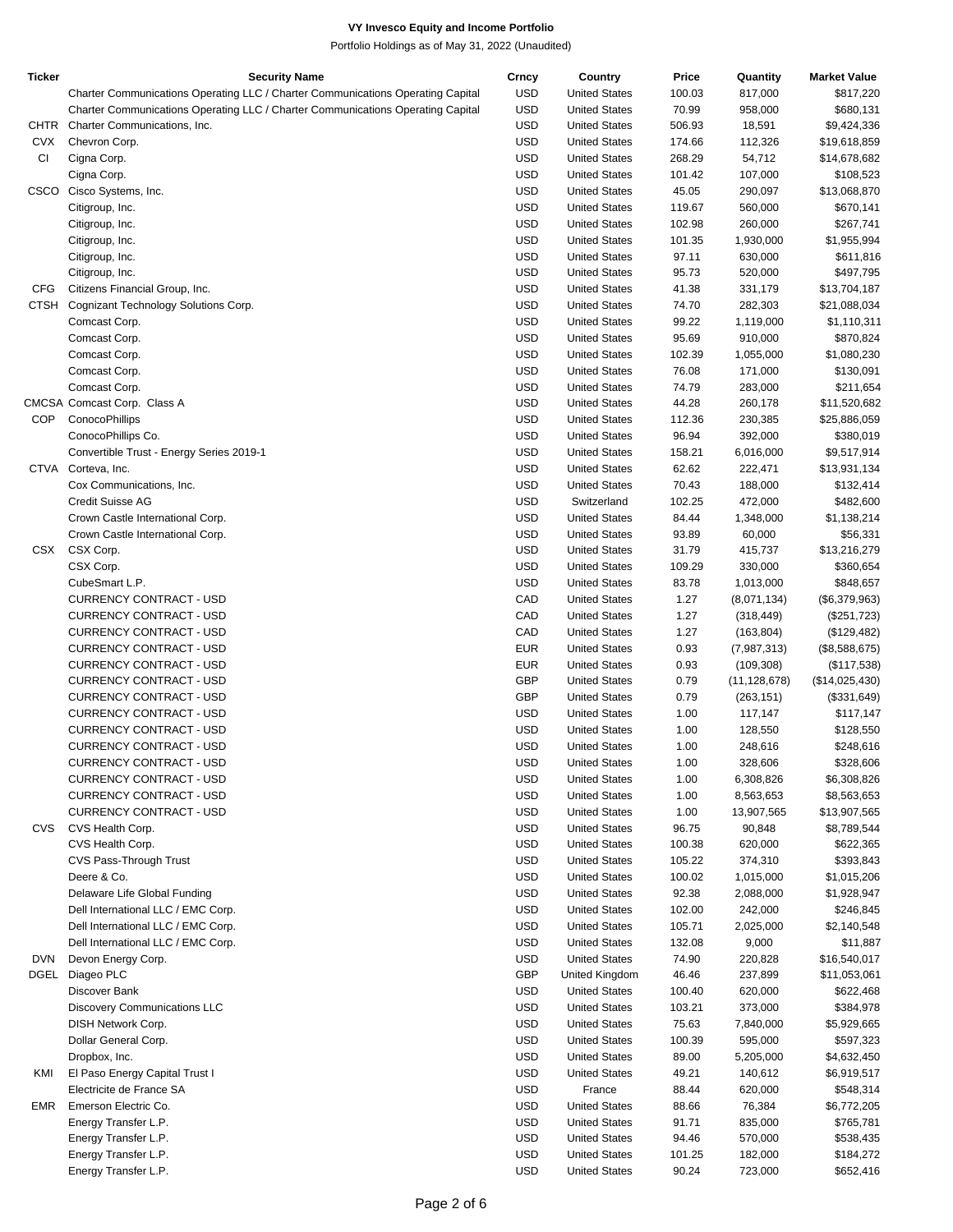| Ticker      | <b>Security Name</b>                     | Crncy      | Country              | Price  | Quantity  | <b>Market Value</b> |
|-------------|------------------------------------------|------------|----------------------|--------|-----------|---------------------|
|             | <b>Enterprise Products Operating LLC</b> | <b>USD</b> | <b>United States</b> | 90.49  | 833,000   | \$753,771           |
|             | <b>EPR Properties</b>                    | <b>USD</b> | <b>United States</b> | 97.99  | 2,275,000 | \$2,229,185         |
|             | <b>EURO</b>                              | <b>EUR</b> | Eurozone             | 0.93   | 294,251   | \$315,892           |
| EXC         | Exelon Corp.                             | <b>USD</b> | <b>United States</b> | 49.15  | 135,977   | \$6,683,270         |
|             | Fannie Mae                               | <b>USD</b> | <b>United States</b> | 125.11 | 915,000   | \$1,144,801         |
|             | FedEx Corp.                              | <b>USD</b> | <b>United States</b> | 102.66 | 295,000   | \$302,861           |
|             |                                          |            |                      |        |           |                     |
| <b>FERG</b> | Ferguson PLC                             | <b>USD</b> | United Kingdom       | 119.56 | 71,519    | \$8,550,812         |
| FE.         | FirstEnergy Corp.                        | <b>USD</b> | <b>United States</b> | 42.96  | 136,856   | \$5,879,334         |
| <b>FISV</b> | Fiserv, Inc.                             | <b>USD</b> | <b>United States</b> | 100.18 | 77,241    | \$7,738,003         |
|             | Fiserv, Inc.                             | <b>USD</b> | <b>United States</b> | 101.11 | 1,630,000 | \$1,648,150         |
| GD          | General Dynamics Corp.                   | <b>USD</b> | <b>United States</b> | 224.91 | 16,131    | \$3,628,023         |
| GМ          | General Motors Co.                       | <b>USD</b> | <b>United States</b> | 38.68  | 519,297   | \$20,086,408        |
|             | General Motors Co.                       | <b>USD</b> | <b>United States</b> | 108.25 | 563,000   | \$609,433           |
|             | General Motors Financial Co., Inc.       | <b>USD</b> | <b>United States</b> | 102.96 | 713,000   | \$734,085           |
|             | Georgia Power Co.                        | <b>USD</b> | <b>United States</b> | 82.78  | 345,000   | \$285,603           |
|             | Gilead Sciences, Inc.                    | <b>USD</b> | <b>United States</b> | 100.15 | 1,975,000 | \$1,977,972         |
|             | GlaxoSmithKline Capital, Inc.            | <b>USD</b> | United Kingdom       | 124.84 | 80,000    | \$99,875            |
| GS          | Goldman Sachs Group, Inc.                | <b>USD</b> | <b>United States</b> | 326.85 | 40,364    | \$13,192,973        |
|             | Goldman Sachs Group, Inc./The            | <b>USD</b> | <b>United States</b> | 101.40 | 820,000   | \$831,493           |
|             | Goldman Sachs Group, Inc./The            | <b>USD</b> | <b>United States</b> | 77.92  | 307,000   | \$239,225           |
|             | GS Finance Corp. - ELN                   | <b>USD</b> | <b>United States</b> | 109.08 | 6,746,000 | \$7,358,537         |
|             | GSK Consumer Healthcare Capital US LLC   | <b>USD</b> | <b>United States</b> | 90.63  | 300,000   | \$271,897           |
| GSKL        | <b>GSK PLC</b>                           | <b>GBP</b> | United Kingdom       | 21.80  | 364,750   | \$7,951,669         |
|             | Guardian Life Global Funding             | <b>USD</b> | <b>United States</b> | 99.41  | 755,000   | \$750,509           |
|             | Halozyme Therapeutics, Inc.              | <b>USD</b> | <b>United States</b> | 91.56  | 201,000   |                     |
|             | Heineken NV                              | <b>USD</b> | Netherlands          |        |           | \$184,032           |
|             |                                          |            |                      | 98.14  | 1,232,000 | \$1,209,059         |
|             | Honda Motor Co. Ltd.                     | <b>USD</b> | Japan                | 91.60  | 546,000   | \$500,114           |
|             | Honeywell International, Inc.            | <b>USD</b> | <b>United States</b> | 99.78  | 461,000   | \$459,968           |
|             | <b>HSBC Holdings PLC</b>                 | <b>USD</b> | United Kingdom       | 96.73  | 1,790,000 | \$1,731,484         |
|             | Ingredion, Inc.                          | <b>USD</b> | <b>United States</b> | 118.62 | 240,000   | \$284,695           |
|             | Integra LifeSciences Holdings Corp.      | <b>USD</b> | <b>United States</b> | 103.58 | 3,457,000 | \$3,580,809         |
| <b>INTC</b> | Intel Corp.                              | <b>USD</b> | <b>United States</b> | 44.42  | 240,669   | \$10,690,517        |
|             | International Business Machines Corp.    | <b>USD</b> | <b>United States</b> | 100.43 | 1,385,000 | \$1,391,011         |
|             | International Paper Co.                  | <b>USD</b> | <b>United States</b> | 108.95 | 195,000   | \$212,446           |
|             | Jackson National Life Global Funding     | <b>USD</b> | <b>United States</b> | 99.86  | 620,000   | \$619,149           |
|             | Jazz Investments I Ltd.                  | <b>USD</b> | Bermuda              | 116.59 | 1,699,000 | \$1,980,781         |
|             | JetBlue Airways Corp.                    | <b>USD</b> | <b>United States</b> | 79.50  | 1,697,000 | \$1,349,115         |
| <b>JNJ</b>  | Johnson & Johnson                        | <b>USD</b> | <b>United States</b> | 179.53 | 39,470    | \$7,086,049         |
| JCI         | Johnson Controls International plc       | <b>USD</b> | <b>United States</b> | 54.51  | 205,887   | \$11,222,900        |
|             | JPMorgan Chase & Co.                     | <b>USD</b> | <b>United States</b> | 98.87  | 550,000   | \$543,806           |
|             | JPMorgan Chase & Co.                     | <b>USD</b> | <b>United States</b> | 95.52  | 675,000   | \$644,739           |
|             | JPMorgan Chase & Co.                     | <b>USD</b> | <b>United States</b> | 96.45  | 1,270,000 | \$1,224,865         |
|             | JPMorgan Chase & Co.                     | <b>USD</b> | <b>United States</b> | 89.19  | 1,270,000 | \$1,132,703         |
|             | JPMorgan Chase & Co.                     | <b>USD</b> | <b>United States</b> | 96.91  | 665,000   | \$644,423           |
|             | Kimco Realty Corp.                       | <b>USD</b> | <b>United States</b> | 90.36  | 1,210,000 | \$1,093,337         |
|             | Kinder Morgan, Inc.                      | <b>USD</b> | <b>United States</b> | 102.64 | 700,000   | \$718,504           |
|             | KKR Group Finance Co. III LLC            | <b>USD</b> | <b>United States</b> | 98.68  | 443,000   |                     |
|             |                                          |            |                      |        |           | \$437,171           |
|             | KKR Group Finance Co. XII LLC            | <b>USD</b> | <b>United States</b> | 101.20 | 1,059,000 | \$1,071,745         |
|             | Laboratory Corp. of America Holdings     | <b>USD</b> | <b>United States</b> | 94.46  | 423,000   | \$399,556           |
|             | LRCX Lam Research Corp.                  | <b>USD</b> | <b>United States</b> | 520.03 | 6,229     | \$3,239,267         |
| LVS         | Las Vegas Sands Corp.                    | <b>USD</b> | <b>United States</b> | 35.46  | 186,018   | \$6,596,198         |
|             | Liberty Broadband Corp.                  | <b>USD</b> | <b>United States</b> | 94.77  | 2,642,000 | \$2,503,763         |
|             | Liberty Latin America Ltd.               | <b>USD</b> | Bermuda              | 89.74  | 2,950,000 | \$2,647,313         |
|             | Liberty Media Corp.                      | <b>USD</b> | <b>United States</b> | 127.70 | 9,559,000 | \$12,206,843        |
|             | Liberty Media Corp.-Liberty Formula One  | <b>USD</b> | <b>United States</b> | 169.79 | 673,000   | \$1,142,670         |
|             | Liberty Mutual Group, Inc.               | <b>USD</b> | <b>United States</b> | 79.18  | 950,000   | \$752,173           |
|             | Lifestorage L.P./CA                      | <b>USD</b> | <b>United States</b> | 97.56  | 587,000   | \$572,673           |
|             | Live Nation Entertainment, Inc.          | <b>USD</b> | <b>United States</b> | 145.46 | 2,264,000 | \$3,293,156         |
|             | Lockheed Martin Corp.                    | <b>USD</b> | <b>United States</b> | 98.62  | 500,000   | \$493,093           |
|             | Lowe's Cos, Inc.                         | <b>USD</b> | <b>United States</b> | 91.17  | 473,000   | \$431,220           |
|             | LYB Finance Co. BV                       | <b>USD</b> | <b>United States</b> | 116.17 | 441,000   | \$512,313           |
|             | Magallanes, Inc.                         | <b>USD</b> | <b>United States</b> | 90.53  | 796,000   | \$720,595           |
|             | Magallanes, Inc.                         | <b>USD</b> | <b>United States</b> | 89.63  | 989,000   | \$886,444           |
|             | Magallanes, Inc.                         | <b>USD</b> | <b>United States</b> | 98.47  | 1,640,000 | \$1,614,986         |
|             | Mandiant, Inc.                           | <b>USD</b> | <b>United States</b> | 99.85  |           |                     |
|             |                                          |            |                      |        | 2,501,000 | \$2,497,333         |
|             | Mandiant, Inc.                           | <b>USD</b> | <b>United States</b> | 97.94  | 2,692,000 | \$2,636,497         |
|             | Markel Corp.                             | <b>USD</b> | <b>United States</b> | 99.90  | 525,000   | \$524,491           |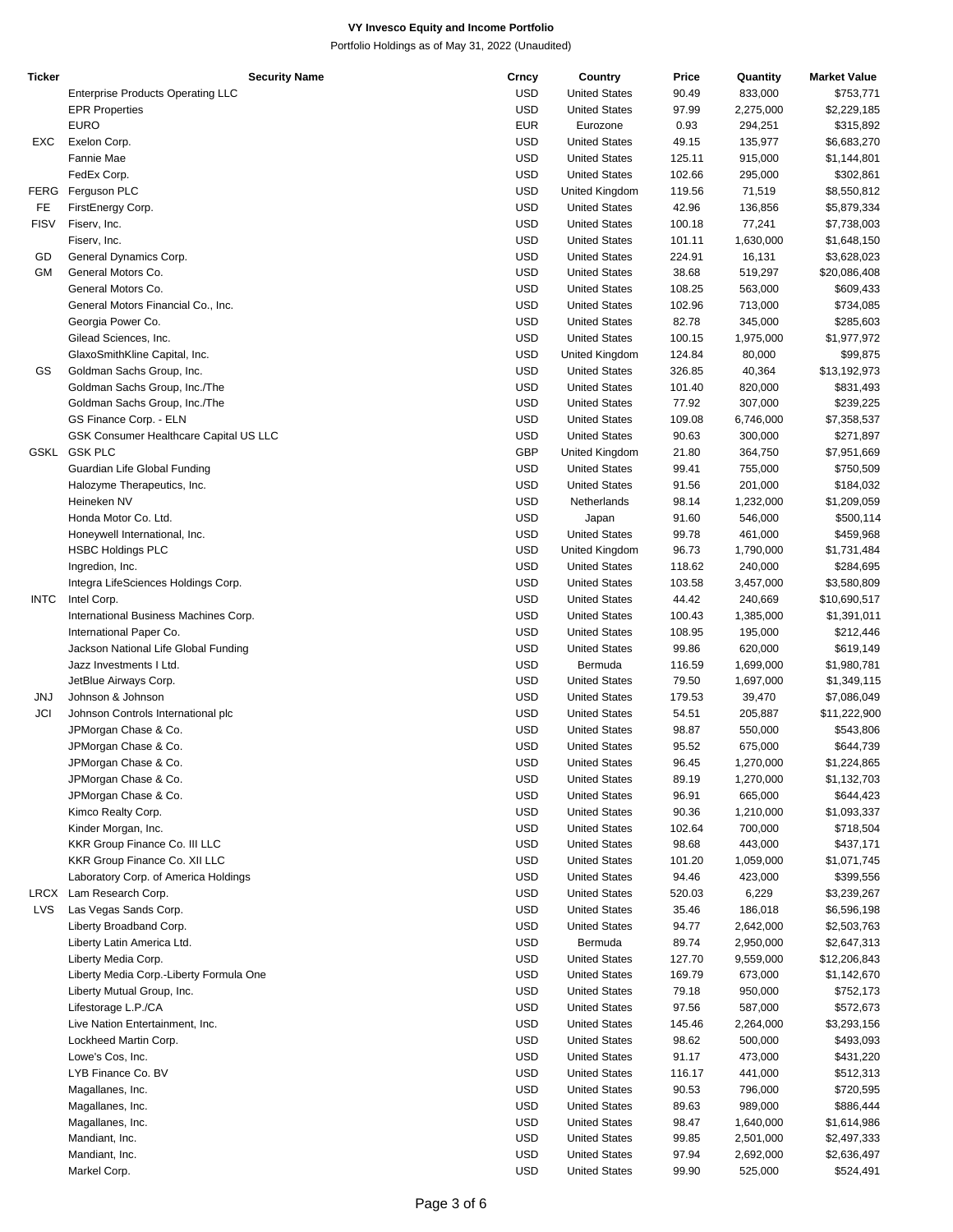| Ticker      | <b>Security Name</b>                               | Crncy      | Country              | Price  | Quantity  | <b>Market Value</b> |
|-------------|----------------------------------------------------|------------|----------------------|--------|-----------|---------------------|
|             | Markel Corp.                                       | <b>USD</b> | <b>United States</b> | 96.66  | 285,000   | \$275,474           |
|             | Marvell Technology, Inc.                           | <b>USD</b> | <b>United States</b> | 89.30  | 1,152,000 | \$1,028,713         |
| MCK         | McKesson Corp.                                     | <b>USD</b> | <b>United States</b> | 328.69 | 34,557    | \$11,358,540        |
|             | Mead Johnson Nutrition Co.                         | <b>USD</b> | <b>United States</b> | 102.17 | 92,000    | \$93,998            |
| MDT         | <b>Medtronic PLC</b>                               | <b>USD</b> | Ireland              | 100.15 | 131,826   | \$13,202,374        |
|             | Medtronic, Inc.                                    | <b>USD</b> | <b>United States</b> | 104.23 | 413,000   | \$430,456           |
| MRK         | Merck & Co., Inc.                                  | <b>USD</b> | <b>United States</b> | 92.03  | 170,153   | \$15,659,181        |
|             |                                                    | <b>USD</b> | <b>United States</b> | 109.70 |           |                     |
|             | Microchip Technology, Inc.                         |            |                      |        | 5,606,000 | \$6,149,782         |
|             | Micron Technology, Inc.                            | <b>USD</b> | <b>United States</b> | 99.54  | 200,000   | \$199,083           |
|             | Micron Technology, Inc.                            | <b>USD</b> | <b>United States</b> | 78.04  | 170,000   | \$132,673           |
|             | Microsoft Corp.                                    | <b>USD</b> | <b>United States</b> | 98.22  | 649,000   | \$637,461           |
|             | Mizuho Financial Group Cayman 3 Ltd.               | <b>USD</b> | Japan                | 101.19 | 2,360,000 | \$2,388,030         |
|             | Molson Coors Beverage Co.                          | <b>USD</b> | <b>United States</b> | 87.52  | 513,000   | \$448,957           |
|             | Morgan Stanley                                     | <b>USD</b> | <b>United States</b> | 101.11 | 1,040,000 | \$1,051,540         |
| МS          | Morgan Stanley                                     | <b>USD</b> | <b>United States</b> | 86.14  | 133,254   | \$11,478,500        |
|             | MPLX L.P.                                          | <b>USD</b> | <b>United States</b> | 101.21 | 2,340,000 | \$2,368,394         |
|             | MPLX L.P.                                          | <b>USD</b> | <b>United States</b> | 92.85  | 973,000   | \$903,387           |
|             | Municipal Electric Authority of Georgia            | <b>USD</b> | <b>United States</b> | 120.65 | 313,000   | \$377,619           |
|             | National Rural Utilities Cooperative Finance Corp. | <b>USD</b> | <b>United States</b> | 89.76  | 989,000   | \$887,703           |
|             | Nationwide Financial Services, Inc.                | <b>USD</b> | <b>United States</b> | 99.37  | 1,000,000 | \$993,650           |
|             | Neurocrine Biosciences, Inc.                       | <b>USD</b> | <b>United States</b> | 130.33 | 2,257,000 | \$2,941,560         |
|             | NextEra Energy Capital Holdings, Inc.              | <b>USD</b> | <b>United States</b> | 99.11  | 703,000   | \$696,728           |
|             |                                                    | <b>USD</b> | <b>United States</b> |        |           | \$2,372,913         |
|             | NextEra Energy Capital Holdings, Inc.              |            |                      | 98.46  | 2,410,000 |                     |
|             | NiSource, Inc.                                     | <b>USD</b> | <b>United States</b> | 89.32  | 760,000   | \$678,845           |
|             | Norfolk Southern Corp.                             | <b>USD</b> | <b>United States</b> | 82.23  | 459,000   | \$377,423           |
|             | NXP BV / NXP Funding LLC                           | <b>USD</b> | <b>MULTI</b>         | 103.71 | 795,000   | \$824,460           |
| <b>NXPI</b> | NXP Semiconductor NV - NXPI - US                   | <b>USD</b> | Netherlands          | 189.76 | 41,305    | \$7,838,037         |
|             | Office Properties Income Trust                     | <b>USD</b> | <b>United States</b> | 100.03 | 835,000   | \$835,249           |
|             | Oglethorpe Power Corp.                             | <b>USD</b> | <b>United States</b> | 88.40  | 605,000   | \$534,794           |
|             | Omnicom Group, Inc. / Omnicom Capital, Inc.        | <b>USD</b> | <b>United States</b> | 99.53  | 559,000   | \$556,400           |
|             | Oracle Corp.                                       | <b>USD</b> | <b>United States</b> | 77.85  | 985,000   | \$766,827           |
|             | Pacira BioSciences, Inc.                           | <b>USD</b> | <b>United States</b> | 108.69 | 2,405,000 | \$2,613,934         |
|             | Paramount Global                                   | <b>USD</b> | <b>United States</b> | 100.67 | 373,000   | \$375,513           |
| PH          | Parker Hannifin Corp.                              | <b>USD</b> | <b>United States</b> | 272.17 | 39,044    | \$10,626,605        |
|             | PartnerRe Finance B LLC                            | <b>USD</b> | <b>United States</b> | 96.77  | 590,000   | \$570,957           |
| PYPL        | PayPal Holdings, Inc.                              | <b>USD</b> | <b>United States</b> | 85.21  | 90,168    | \$7,683,215         |
|             | Peloton Interactive, Inc.                          | <b>USD</b> | <b>United States</b> | 68.25  | 3,881,000 | \$2,648,644         |
|             |                                                    |            |                      |        |           |                     |
|             | Philip Morris International, Inc.                  | <b>USD</b> | <b>United States</b> | 95.28  | 820,000   | \$781,306           |
|             | Philip Morris International, Inc.                  | <b>USD</b> | <b>United States</b> | 101.24 | 275,000   | \$278,419           |
| <b>PM</b>   | Philip Morris International, Inc.                  | <b>USD</b> | <b>United States</b> | 106.25 | 126,586   | \$13,449,763        |
| PXD         | Pioneer Natural Resources Co.                      | <b>USD</b> | <b>United States</b> | 277.94 | 42,091    | \$11,698,773        |
| <b>PNC</b>  | PNC Financial Services Group, Inc.                 | <b>USD</b> | <b>United States</b> | 175.41 | 32,358    | \$5,675,917         |
|             | PNC Financial Services Group, Inc./The             | <b>USD</b> | <b>United States</b> | 96.16  | 755,000   | \$726,042           |
|             | POUND STERLING                                     | <b>GBP</b> | United Kingdom       | 0.79   | 120       | \$151               |
|             | Precision Castparts Corp.                          | <b>USD</b> | <b>United States</b> | 100.18 | 285,000   | \$285,504           |
|             | Protective Life Global Funding                     | <b>USD</b> | <b>United States</b> | 100.18 | 1,780,000 | \$1,783,199         |
|             | QCOM Qualcomm, Inc.                                | <b>USD</b> | <b>United States</b> | 143.22 | 61,065    | \$8,745,729         |
| <b>PWR</b>  | Quanta Services, Inc.                              | <b>USD</b> | <b>United States</b> | 119.00 | 66,538    | \$7,918,022         |
| <b>RTX</b>  | Raytheon Technologies Corp.                        | <b>USD</b> | <b>United States</b> | 95.12  | 143,804   | \$13,678,636        |
|             | Raytheon Technologies Corp.                        | <b>USD</b> | <b>United States</b> | 99.17  | 345,000   | \$342,145           |
|             | Redfin Corp.                                       | <b>USD</b> | <b>United States</b> | 62.19  | 3,689,000 | \$2,294,097         |
|             |                                                    | <b>USD</b> |                      |        |           |                     |
|             | Regency Centers L.P.                               |            | <b>United States</b> | 95.21  | 300,000   | \$285,628           |
|             | Regency Centers L.P.                               | <b>USD</b> | <b>United States</b> | 89.96  | 200,000   | \$179,927           |
|             | Reinsurance Group of America, Inc.                 | <b>USD</b> | <b>United States</b> | 101.87 | 259,000   | \$263,847           |
|             | Rio Tinto Finance USA Ltd.                         | <b>USD</b> | Australia            | 117.11 | 150,000   | \$175,659           |
|             | Rockwell Automation, Inc.                          | <b>USD</b> | <b>United States</b> | 83.76  | 262,000   | \$219,457           |
|             | Rogers Communications, Inc.                        | <b>USD</b> | Canada               | 87.40  | 910,000   | \$795,374           |
|             | Rogers Communications, Inc.                        | <b>USD</b> | Canada               | 91.24  | 415,000   | \$378,636           |
|             | Salesforce, Inc.                                   | <b>USD</b> | <b>United States</b> | 80.10  | 1,000,000 | \$800,963           |
| SANP        | Sanofi                                             | <b>EUR</b> | France               | 107.01 | 104,103   | \$11,139,838        |
|             | Sempra Energy                                      | <b>USD</b> | <b>United States</b> | 88.63  | 667,000   | \$591,176           |
|             | Service Properties Trust                           | <b>USD</b> | <b>United States</b> | 99.88  | 240,000   | \$239,720           |
|             | Sherwin-Williams Co/The                            | <b>USD</b> | <b>United States</b> | 96.29  | 211,000   | \$203,167           |
|             | Shopify, Inc.                                      | <b>USD</b> | Canada               | 85.90  | 3,150,000 | \$2,705,850         |
|             |                                                    | <b>USD</b> |                      |        |           |                     |
|             | Siemens Financieringsmaatschappij NV               |            | Netherlands          | 98.50  | 2,370,000 | \$2,334,457         |
|             | Societe Generale SA                                | <b>USD</b> | France               | 101.45 | 805,000   | \$816,671           |
|             | Spectra Energy Partners L.P.                       | <b>USD</b> | <b>United States</b> | 92.10  | 858,000   | \$790,214           |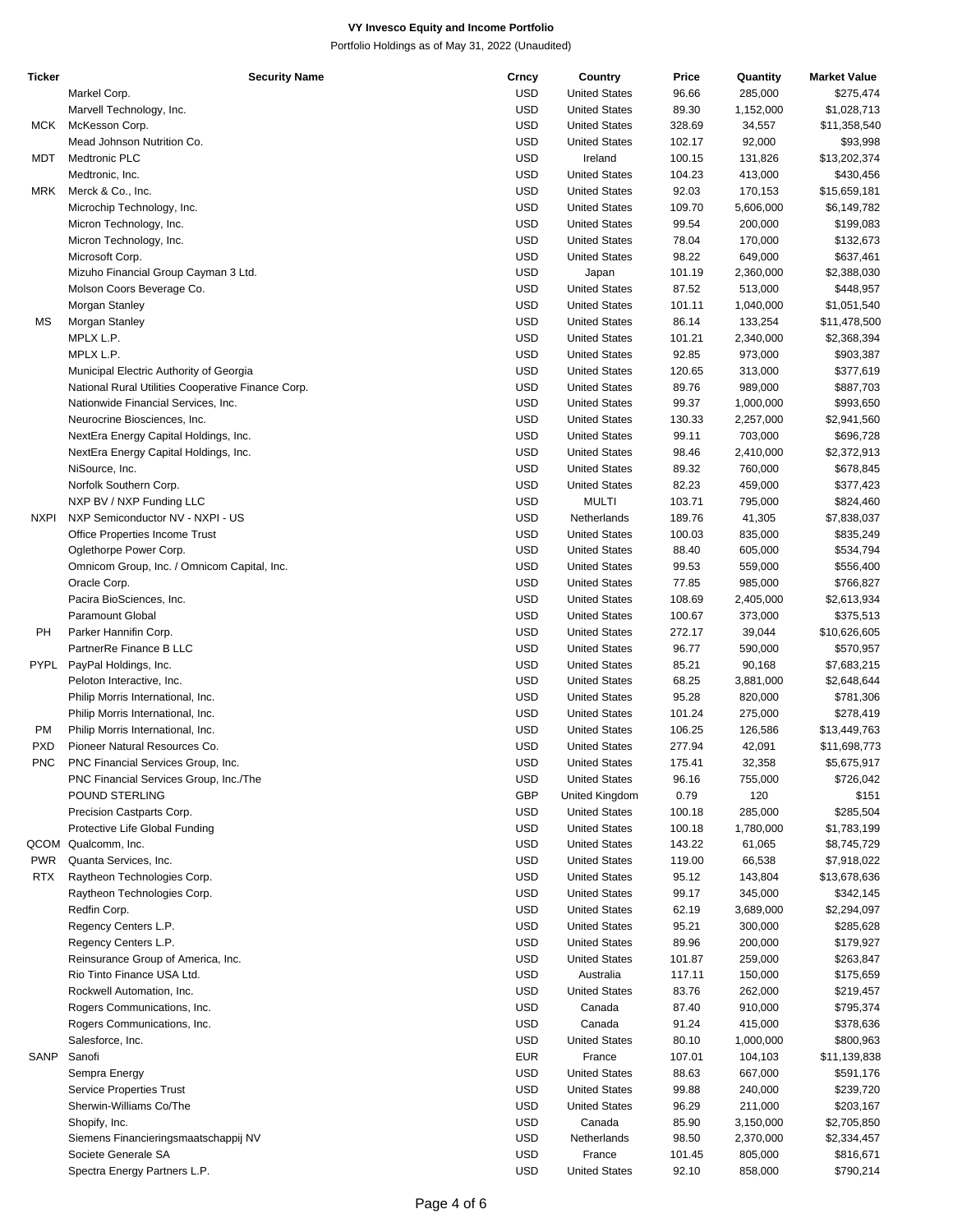| Ticker     | <b>Security Name</b>                               | Crncy      | Country              | Price  | Quantity   | <b>Market Value</b> |
|------------|----------------------------------------------------|------------|----------------------|--------|------------|---------------------|
|            | Spirit Airlines, Inc.                              | <b>USD</b> | <b>United States</b> | 87.05  | 1,154,000  | \$1,004,557         |
| SPLK       | Splunk, Inc.                                       | <b>USD</b> | <b>United States</b> | 102.56 | 59,718     | \$6,124,678         |
|            | Splunk, Inc.                                       | <b>USD</b> | <b>United States</b> | 85.80  | 7,770,000  | \$6,666,660         |
|            | Starbucks Corp.                                    | <b>USD</b> | <b>United States</b> | 95.99  | 740,000    | \$710,350           |
|            | Supernus Pharmaceuticals, Inc.                     | <b>USD</b> | <b>United States</b> | 97.31  | 1,323,000  | \$1,287,444         |
|            | <b>SWISS FRANC</b>                                 | <b>CHF</b> | Switzerland          | 0.96   | 105        | \$110               |
|            | Synchrony Financial                                | <b>USD</b> | <b>United States</b> | 95.52  | 670,000    | \$640,015           |
| SYY        | Sysco Corp.                                        | <b>USD</b> | <b>United States</b> | 84.18  | 92,131     | \$7,755,588         |
|            | TMUS T-Mobile US, Inc.                             | <b>USD</b> | <b>United States</b> | 133.29 | 103,164    | \$13,750,730        |
|            |                                                    | <b>USD</b> | <b>United States</b> | 77.90  | 714,000    | \$556,236           |
|            | T-Mobile USA, Inc.                                 | <b>USD</b> |                      |        |            |                     |
|            | T-Mobile USA, Inc.                                 |            | <b>United States</b> | 86.54  | 1,025,000  | \$887,051           |
|            | Take-Two Interactive Software, Inc.                | <b>USD</b> | <b>United States</b> | 98.90  | 341,000    | \$337,234           |
|            | Tandem Diabetes Care, Inc.                         | <b>USD</b> | <b>United States</b> | 96.65  | 380,000    | \$367,270           |
| TEL        | TE Connectivity Ltd.                               | <b>USD</b> | <b>United States</b> | 129.39 | 52,894     | \$6,843,955         |
|            | Teladoc Health, Inc.                               | <b>USD</b> | <b>United States</b> | 77.50  | 3,735,000  | \$2,894,625         |
|            | <b>Telefonica Emisiones SAU</b>                    | <b>USD</b> | Spain                | 93.30  | 390,000    | \$363,861           |
|            | <b>Telefonica Emisiones SAU</b>                    | <b>USD</b> | Spain                | 94.37  | 860,000    | \$811,589           |
|            | Texas Eastern Transmission L.P.                    | <b>USD</b> | <b>United States</b> | 115.62 | 215,000    | \$248,574           |
|            | Texas Instruments, Inc.                            | <b>USD</b> | <b>United States</b> | 99.84  | 285,000    | \$284,557           |
| <b>TXT</b> | Textron, Inc.                                      | <b>USD</b> | <b>United States</b> | 65.29  | 187,195    | \$12,221,962        |
| <b>TJX</b> | TJX Cos., Inc.                                     | <b>USD</b> | <b>United States</b> | 63.57  | 199,650    | \$12,691,751        |
|            | Travelers Cos, Inc./The                            | <b>USD</b> | <b>United States</b> | 99.07  | 445,000    | \$440,847           |
|            | Trip.com Group Ltd.                                | <b>USD</b> | China                | 96.75  | 3,989,000  | \$3,859,358         |
|            | TripAdvisor, Inc.                                  | <b>USD</b> | <b>United States</b> | 79.74  | 338,000    | \$269,519           |
| <b>TFC</b> | Truist Financial Corp.                             | <b>USD</b> | <b>United States</b> | 49.74  | 78,928     | \$3,925,879         |
|            | TWDC Enterprises 18 Corp.                          | <b>USD</b> | <b>United States</b> | 99.30  | 373,000    | \$370,377           |
|            | Twitter, Inc.                                      | <b>USD</b> | <b>United States</b> | 90.75  | 2,009,000  | \$1,823,168         |
|            | <b>UBS Group AG</b>                                | <b>USD</b> | Switzerland          | 99.95  | 585,000    | \$584,681           |
|            | Union Pacific Corp.                                | <b>USD</b> | <b>United States</b> | 88.84  | 375,000    | \$333,145           |
|            | Union Pacific Corp.                                | <b>USD</b> | <b>United States</b> | 85.29  | 970,000    | \$827,267           |
|            | Union Pacific Corp.                                | <b>USD</b> | <b>United States</b> | 100.88 | 157,000    | \$158,389           |
|            | Union Pacific Corp.                                | <b>USD</b> | <b>United States</b> | 92.72  | 730,000    | \$676,836           |
|            | United Airlines 2012-1 Class A Pass Through Trust  | <b>USD</b> | <b>United States</b> | 99.06  | 222,813    | \$220,721           |
|            | United Airlines 2014-2 Class A Pass Through Trust  | <b>USD</b> | <b>United States</b> | 96.39  | 562,296    | \$542,020           |
|            | United Airlines 2018-1 Class AA Pass Through Trust | <b>USD</b> | <b>United States</b> | 92.02  | 500,338    | \$460,428           |
|            | United Parcel Service, Inc.                        | <b>USD</b> | <b>United States</b> | 86.88  | 330,000    | \$286,715           |
|            | United States Treasury Note/Bond                   | <b>USD</b> | <b>United States</b> | 119.60 | 425,000    |                     |
|            |                                                    | <b>USD</b> |                      |        |            | \$508,290           |
|            | United States Treasury Note/Bond                   |            | <b>United States</b> | 99.98  | 11,135,000 | \$11,132,390        |
|            | United States Treasury Note/Bond                   | <b>USD</b> | <b>United States</b> | 99.64  | 41,377,200 | \$41,230,117        |
|            | United States Treasury Note/Bond                   | <b>USD</b> | <b>United States</b> | 99.97  | 25,656,000 | \$25,647,983        |
|            | United States Treasury Note/Bond                   | <b>USD</b> | <b>United States</b> | 99.70  | 5,113,700  | \$5,098,519         |
|            | United States Treasury Note/Bond                   | <b>USD</b> | <b>United States</b> | 100.09 | 26,887,000 | \$26,912,207        |
|            | United States Treasury Note/Bond                   | <b>USD</b> | <b>United States</b> | 100.14 | 7,608,900  | \$7,619,600         |
|            | United States Treasury Note/Bond                   | <b>USD</b> | <b>United States</b> | 83.67  | 3,500,500  | \$2,928,934         |
|            | UnitedHealth Group, Inc.                           | <b>USD</b> | <b>United States</b> | 90.71  | 155,000    | \$140,607           |
| <b>UHS</b> | Universal Health Services, Inc.                    | <b>USD</b> | <b>United States</b> | 124.61 | 62,265     | \$7,758,842         |
|            | US Bancorp                                         | <b>USD</b> | <b>United States</b> | 98.26  | 410,000    | \$402,861           |
| USFD       | US Foods Holding Corp.                             | <b>USD</b> | <b>United States</b> | 33.12  | 185,393    | \$6,140,216         |
|            | Valero Energy Corp.                                | <b>USD</b> | <b>United States</b> | 83.54  | 507,000    | \$423,546           |
|            | Verizon Communications, Inc.                       | <b>USD</b> | <b>United States</b> | 101.08 | 1,305,000  | \$1,319,038         |
|            | Verizon Communications, Inc.                       | <b>USD</b> | <b>United States</b> | 86.51  | 539,000    | \$466,265           |
|            | VMware, Inc.                                       | <b>USD</b> | <b>United States</b> | 94.60  | 1,441,000  | \$1,363,226         |
|            | Walgreens Boots Alliance, Inc.                     | <b>USD</b> | <b>United States</b> | 95.92  | 737,000    | \$706,908           |
| <b>DIS</b> | Walt Disney Co.                                    | <b>USD</b> | <b>United States</b> | 110.44 | 102,126    | \$11,278,795        |
|            | Walt Disney Co/The                                 | <b>USD</b> | <b>United States</b> | 100.34 | 1,350,000  | \$1,354,590         |
| <b>WFC</b> | Wells Fargo & Co.                                  | <b>USD</b> | <b>United States</b> | 45.77  | 638,828    | \$29,239,158        |
|            | Wells Fargo & Co.                                  | <b>USD</b> | <b>United States</b> | 95.59  | 300,000    | \$286,770           |
|            | Wells Fargo & Co.                                  | <b>USD</b> | <b>United States</b> | 100.04 | 965,000    | \$965,393           |
|            | Wells Fargo & Co.                                  | <b>USD</b> | <b>United States</b> | 100.35 | 470,000    | \$471,656           |
| <b>WFC</b> | Wells Fargo & Co.                                  | <b>USD</b> | <b>United States</b> | 23.70  | 4,000      | \$94,800            |
|            | Western Digital Corp.                              | <b>USD</b> | <b>United States</b> | 97.00  | 2,444,000  | \$2,370,680         |
|            | Willis North America, Inc.                         | <b>USD</b> | <b>United States</b> | 99.83  | 315,000    | \$314,467           |
|            | WLTW Willis Towers Watson PLC                      | <b>USD</b> | United Kingdom       | 211.07 | 42,591     | \$8,989,682         |
|            | Wolfspeed, Inc.                                    | <b>USD</b> | <b>United States</b> | 89.42  | 1,158,000  | \$1,035,452         |
|            | Workday, Inc.                                      | <b>USD</b> | <b>United States</b> | 98.23  | 502,000    | \$493,107           |
|            | Xcel Energy, Inc.                                  | <b>USD</b> | <b>United States</b> | 81.49  | 274,000    | \$223,270           |
|            | Xcel Energy, Inc.                                  | <b>USD</b> | <b>United States</b> | 96.65  | 529,000    | \$511,284           |
|            |                                                    |            |                      |        |            |                     |